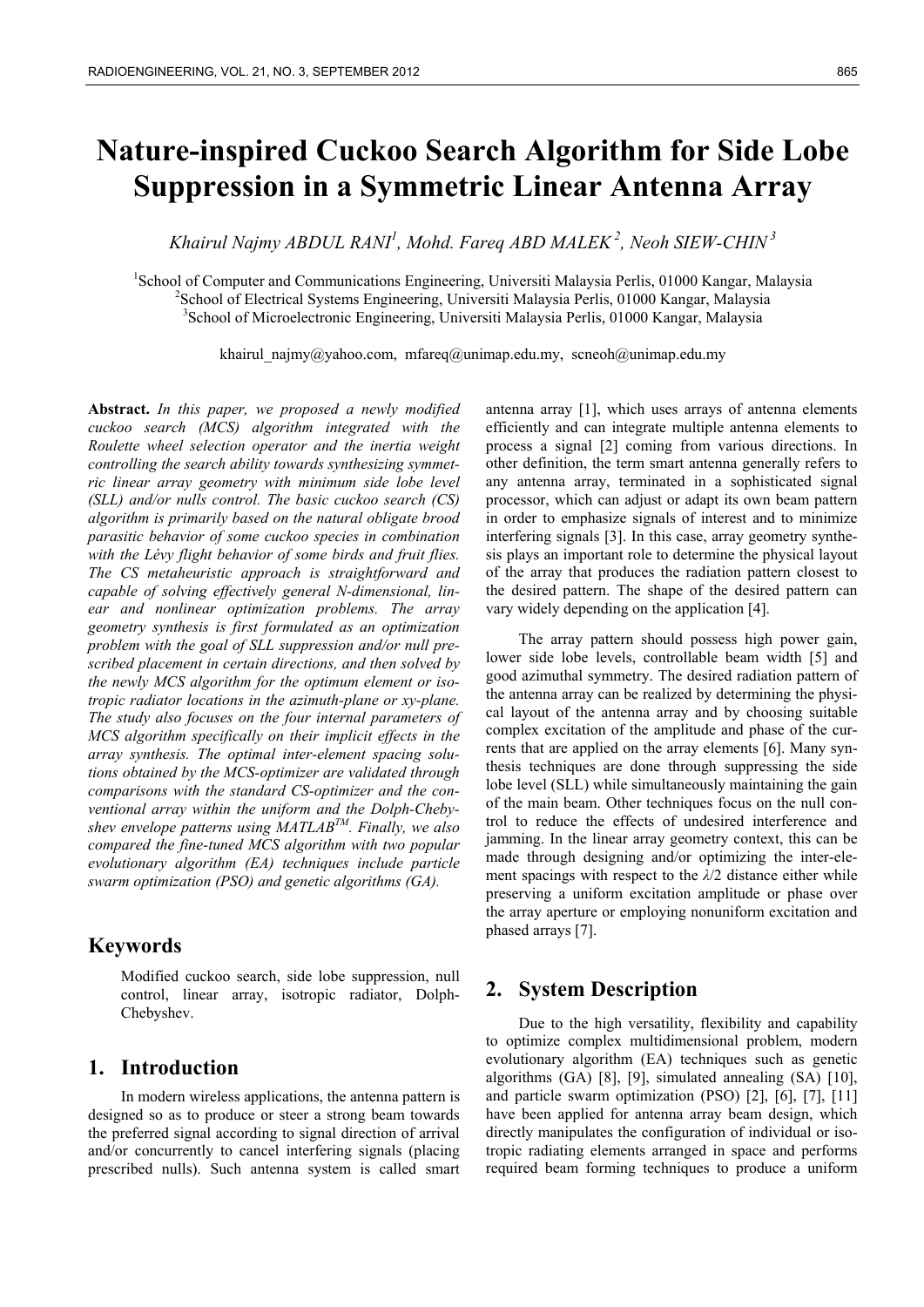directional radiation pattern. In addition, the trade-off between the SLL and the half-power beam width (HPBW) stimulate was answered through obtaining the narrowest possible beam width for a given SLL or the smallest SLL for a given beam width [12]. This was also possible by using the orthogonal functions of Chebyshev [13] in order to design an optimum radiation pattern. Fortunately, the use of modern EA has solved the deficiency and burdensome of matching the array factor expression with an appropriate Chebyshev function appears for large number of elements [14]. In this case, PSO [11], [15] and tabu search (TS) [16] were used to reduce the side lobes of linear arrays in Chebyshev sense through evaluating the gradient of some cost function.

This paper introduces the newly evolved cuckoo search (CS) metaheuristic algorithm developed recently by Xin-She Yang and Suash Deb in 2009 [17]. It was proven in [18] that the CS was more generic and robust than the PSO and GA in optimizing multimodal objective functions. Through simulations running on various standard test functions, CS was found to be more efficient in finding the global optima with higher success rates. This is partly due to the fact that there are fewer parameters to be fine-tuned in CS than in PSO and GA [18]. Furthermore, CS is still new and has never been used for any array geometry synthesis before. To the best of our knowledge, so far, CS was successfully used for mechanical engineering problems, which were spring design optimization and welded beam design [19]. Hence, CS has a great potential also to be as an effective alternative besides other evolutionary algorithms in handling electromagnetic or array optimization problems. In this paper, the newly modified CS (MCS) algorithm is proposed to optimize the distance between the *n*-th elements of the symmetric linear array to generate a radiation pattern with minimum side lobes and prescribed null placement control in the *xy*-plane or azimuth plane as shown in Fig. 1.



**Fig. 1.** Geometry of the *2N*-element symmetric linear array.

Besides, the MCS algorithm will be also used to synthesis an optimal linear array in the Chebyshev sense with equiripple side lobes radiation patterns. It was assumed throughout the experiment that the *2N-*isotropic radiators were placed symmetrically along the *x*-axis. The array factor in the azimuth plane can be stated as [7]

$$
AF(\phi) = 2 \sum_{n=1}^{N} I_n \cos[kx_n \cos(\phi + \varphi_n)]
$$
 (1)

where  $k = 2\pi/\lambda$  is the wave number, and  $I_n$ ,  $\varphi_n$ , and  $x_n$  are the excitation amplitude, phase, and location of the *n*-th element, respectively. For a uniform excitation of amplitude and phase,  $I_n$  is assumed to be 1.0 whereas  $\varphi_n$  is set to 0 for all elements. Hence, the array factor can be simplified to be as [7]

$$
AF(\phi) = 2 \sum_{n=1}^{N} I_n \cos[kx_n \cos(\phi)].
$$
 (2)

Through the above simplification, the newly developed MCS algorithm is specifically used to find the locations,  $x_n$ of the symmetric linear array elements with minimum side lobes and/or nulls at specific direction.

## **3. Modified Cuckoo Search**

The power and beauty of modern metaheuristic comes from the capability of emulating the best feature in nature, specifically biological systems evolved from natural selection over millions of years via two important characteristics, which are selection of the fittest in biological systems, and adaptation to the environment [18]. Blum and Roli in 2003 [20] classified two crucial attributes in the modern heuristics, which were intensification, and diversification. Precisely, intensification aims to search around the current best candidates (possible solutions) and through it, selects the best solutions, while diversification ensures the algorithm to explore the local or global search space efficiently.

Cuckoo search (CS) was inspired by the obligate brood parasitism of some cuckoo species by laying their eggs in the nests of other host birds (of other species). Some host birds can engage direct conflict with the intruding cuckoos. For example, if a host bird discovers the eggs are not their own, it will either throw these alien eggs away or simply abandon its nest and build a new nest elsewhere. Some cuckoo species such as the new world brood-parasitic *Tapera* have evolved in such a way that female parasitic cuckoos are often very specialized in the mimicry in colors and pattern of the eggs of a few chosen host species, thus having a greater chance for the cuckoo's eggs hatch successfully. The simplest approach of using new metaheuristic CS algorithm can be done through three idealized assumptions, which are: 1) Each cuckoo lays one egg at a time, and dump its egg in randomly chosen nest; 2) The best nests with high quality of eggs will carry over to the next generations; and 3) The number of available host nests is fixed where the egg laid by a cuckoo is discovered by the host bird with a measured fraction probability,  $P_a \in [0, 1]$ . In this case, the host bird may throw the egg away or may abandon the nest, hence build a completely new nest. The third assumptions can be approximated as the fraction  $P_a$  of the  $n$  nests is replaced by new nests (new random solutions). Many studies have shown that the flight behavior of many animals and insects has demonstrated the typical characteristics of Lévy flights [20-23]. Lévy flight is defined as a random walk with the step-lengths based on a heavy-tailed probability distribution [24]. Consequently,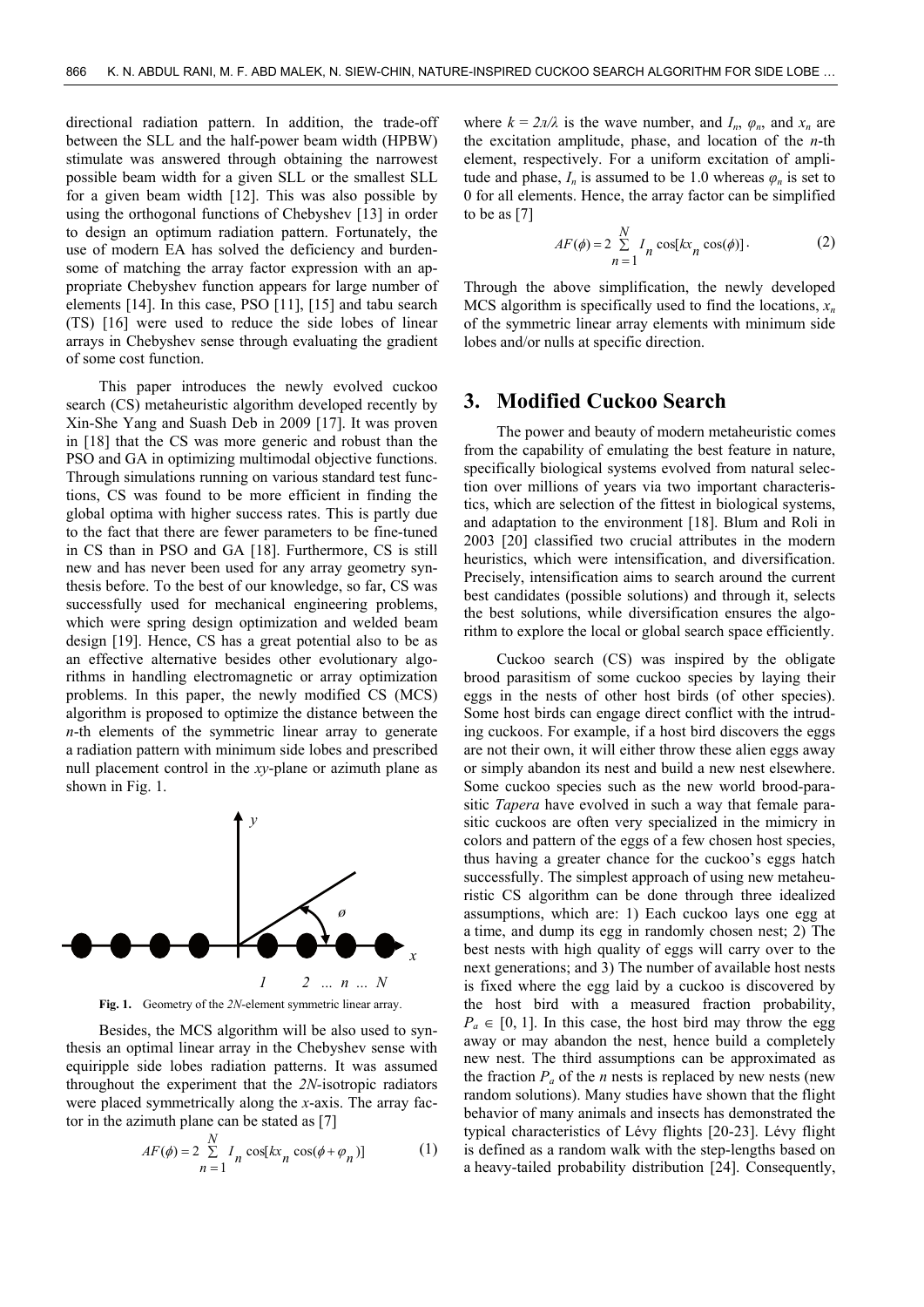such behavior has been emulated to optimization and global optimal search with a promising capability [23], [25].

In this study, the standard CS algorithm has been modified to enhance its performance. In this case, when generating new solutions  $\overline{x}^{(t+1)}$  for a cuckoo *i*, a Lévy flight [18], [19] integrating with the inertia weight, *w*, which controls the search ability is performed

$$
x_i^{t+1} = wx_i^t + \alpha \oplus Lévy \ (\lambda) \tag{3}
$$

where  $\alpha > 0$  is the step size related to the scales of the problem of interest while the product  $\oplus$  means entry-wise multiplications. Technically, the larger *w* has greater global search ability whereas the smaller *w* has greater local search ability. Based on (3), *w* was linearly decreased from a relatively large value to a small value through the course so that the MCS had a better performance compared with fixed *w* settings.

$$
w = w_{\text{max}} - \left[ \left( w_{\text{max}} - w_{\text{min}} \right) \times iter \right] / \text{maxIter} \tag{4}
$$

where  $w_{\text{max}} = initialWeight$ ,  $w_{\text{min}} = finalWeight$ .

Conceptually, Lévy distribution for large steps applied a power law, thus has an infinite variance [24], depicted as

$$
Lévy \sim u = t^{-\lambda}, (1 < \lambda \le 3). \tag{5}
$$

Lévy flight is classified as a Markov process where after a large number of steps, the distance from the origin of random walk tends to a stable distribution. Statistically, this is done through the stochastic process with both stationary and independent increments. In this paper, three types of *α*-stable distribution will be explained and simulated for comparison purposes. The first one is Mantegna's algorithm with  $\alpha \in [0.3, 1.99]$  as the input parameters [26]. In Mantegna's algorithm, the step *v* can be calculated as

$$
v = \frac{x}{|y|^{1/\alpha}}
$$
 (6)

where *x* and *y* are normally distributed stochastic variables with standard deviations, respectively

$$
\sigma_x = \left[ \frac{\Gamma(1+\alpha)\sin(\pi\alpha/2)}{\Gamma((1+\alpha)/2\alpha 2^{(\alpha-1)/2})} \right]^{1/\alpha},\tag{7}
$$

$$
\sigma_y = 1. \tag{8}
$$

If (6)-(8) are applied, the resulting distribution will have the same behavior of a Lévy distribution for large values of random variable ( $|v| \ge 0$ ). To calculate the step size of Lévy flights, *v* will be then multiplied with *n* factor where  $n \in \mathcal{R}$ . Normally, *n* is set to 0.01 from the fact that *L/*100 is the step size of walks or flights where *L* is the length scale of cuckoo's motions in searching for new nest.

Proper step size factors must be set to ensure the Lévy flights do not be too aggressive, which makes new solutions jump outside of the design domain.

Secondly, we can use McCulloch's algorithm to generate *α*-stable generation of Lévy flights or noise [27], [28]. The algorithm returns matrix of random numbers with characteristic exponent *α*, scale *c*, and location parameter *τ*. In this case,  $\alpha$  must be greater than 0.1 due to the non-negligible probability of overflow and no skewness ( $\beta$  = 0) is assumed. There are three cases to calculate the simplified step *v* of *α*-stable distribution:

1) Cauchy case (
$$
\alpha = 1
$$
)

$$
v = c \tan(\varphi) + \tau \tag{9}
$$

2) Gaussian case  $(a = 2)$ 

$$
v = c2\sqrt{w}\sin(\varphi) + \tau\tag{10}
$$

3) Other cases ( $\alpha \neq 1$  or  $\alpha \neq 2$ )

$$
v = c \left( \frac{\cos((1-\alpha)\varphi)}{w} \right)^{\frac{1}{\alpha}-1} \left( \frac{\sin(\alpha\varphi)}{\cos(\varphi)} \right)^{\frac{1}{\alpha}} + \tau \tag{11}
$$

where  $c > 0$ , *w* are negative logarithm of random numbers,  $\varphi$  are random angles in radians, and for simplicity,  $\tau = 0$ . Thirdly, the simplest way to generate a stable Lévy distribution is by creating standard random walk which has a step *v* constantly equal to one.

Fig. 2 is the flowchart diagram, which shows the main steps of the conventional CS algorithm. Here the concept of fitness, *F* is used to guide the Lévy flights during the search for the optimum nest (solution) in the *N*-dimensional space. The *N*-dimensional solution refers to the *N*symmetric element positions along the *xy*-plane.

In antenna design, the fitness optimization is done to examine or analyze scientifically on many aspects depending on the application wise such as directivity, gain, side lobe level (SLL), size, and weight. In this paper, the fitness optimization is primarily done to design the geometry of a linear antenna steering at the desired direction with minimum average SLL and/or nulls control using the following objective function:

$$
Fitness = \sum_{i} \frac{1}{\Delta \phi_i} \oint_{l} \left| AF(\phi) \right|^2 d\phi + \sum_{k} \left| AF(\phi_k) \right|^2 \tag{12}
$$

where  $[\phi_{li}, \phi_{ui}]$ 's are the spatial regions in which the side lobe is suppressed,  $\Delta \phi_i = \phi_{ui} \cdot \phi_i$ , and  $\phi_k$ 's are the directions of the nulls. Precisely, the first-term on the right-hand side of the fitness function focuses on side lobe suppression whereas the second-term on the right-hand side is used for null control. In this study, the nest's location vector resulted the minimum value of the fitness function is chosen as the best nest's location (the best normalized elements' locations).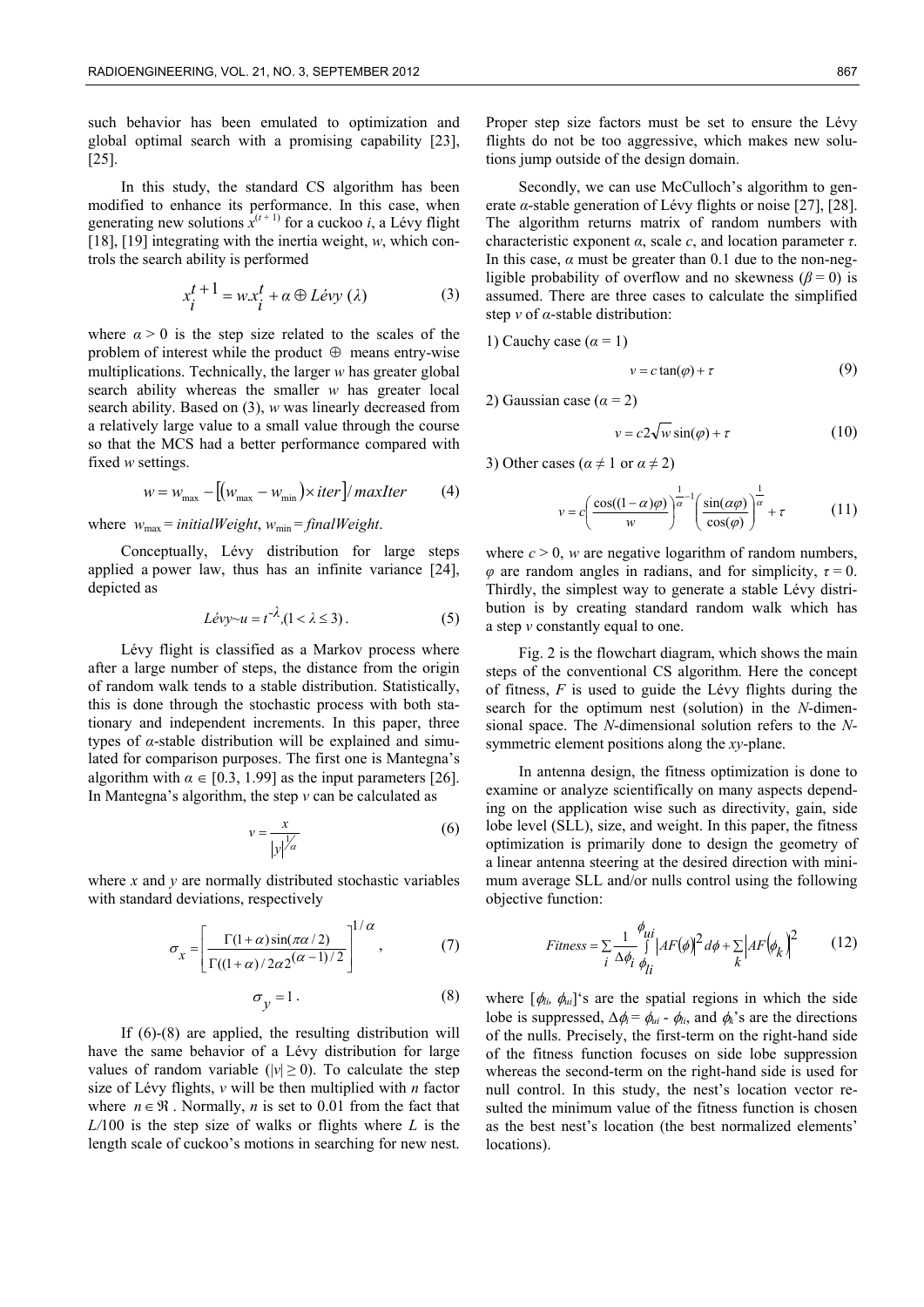

**Fig. 2.** Flowchart of conventional cuckoo search algorithm.

Below is the proposed pseudo-code of MCS algorithm used to search the optimal excitation location of the *n*-th elements of the symmetric linear array as shown in Fig. 1.

#### *begin*

 Let *iter* denote the iteration number of MCS.  $iter \leftarrow 1$ :

 Initialize population of host nests with size *n* at *iter*=1; *for* each iteration

Operate the Roulette wheel selection to obtain the "fittest" host nests with size *n*;

Generate a new solution (host nest) but keep the current best (say, *i*) randomly by Lévy flights incorporating with inertia weight, *w*, which controls the search ability according to (3);

Evaluate new solution fitness,  $F_i$  according to (12);

Get a selected host nest among *n* (say, *j*) and calculate its fitness,  $F_i$  according to (12);

 $if(F_i \leq F_i)$ 

Replace *j* by the new solution, *i*;

*end*

A fraction probability,  $P_a$  of worse nests is abandoned and a new nest (solution) is built;

Keep the best nests with quality solutions;

Rank the solutions and find the current best nest;

*end*  Post-process results and visualization;

*end* 

In this case, the best nest is assumed to be as the most optimum decision variable (excitation location, *x*) of symmetric linear antenna array elements.

# **4. Simulation Results**

In the preliminary study, four internal parameters in both modified CS (MCS) and standard CS optimizers will be analyzed specifically on their implicit effects of the normalized pattern. The parameters were *α*, distribution type, number of host nest (size of population), and fraction probability, *Pa* (discovery rate). Firstly, we analyzed the characteristic of *α*. In this case, the CS-optimizer with nest = 30,  $P_a$  = 0.25, step size factor =  $L/100$ , along with both  $\alpha = 1.0$  (Cauchy) and  $\alpha = 2.0$  (Gaussian) were examined on the  $2N = 10$  array, respectively.

Fig. 3 shows the four normalized patterns after running through 2000 iterations where the MCS ( $\alpha$  = 2.0) outperformed the MCS  $(a = 1.0)$  and the standard CS with both Gaussian and Cauchy distributions. On average, the MCS  $(a = 2.0)$  has the side lobes level (SLL) 2.0-3.0 dB lower than other three counterparts whereas the MCS  $(\alpha = 1.0)$  has a similar performance with the standard CS  $(a = 2.0)$ .



**Fig. 3.** Normalized pattern vs. *α*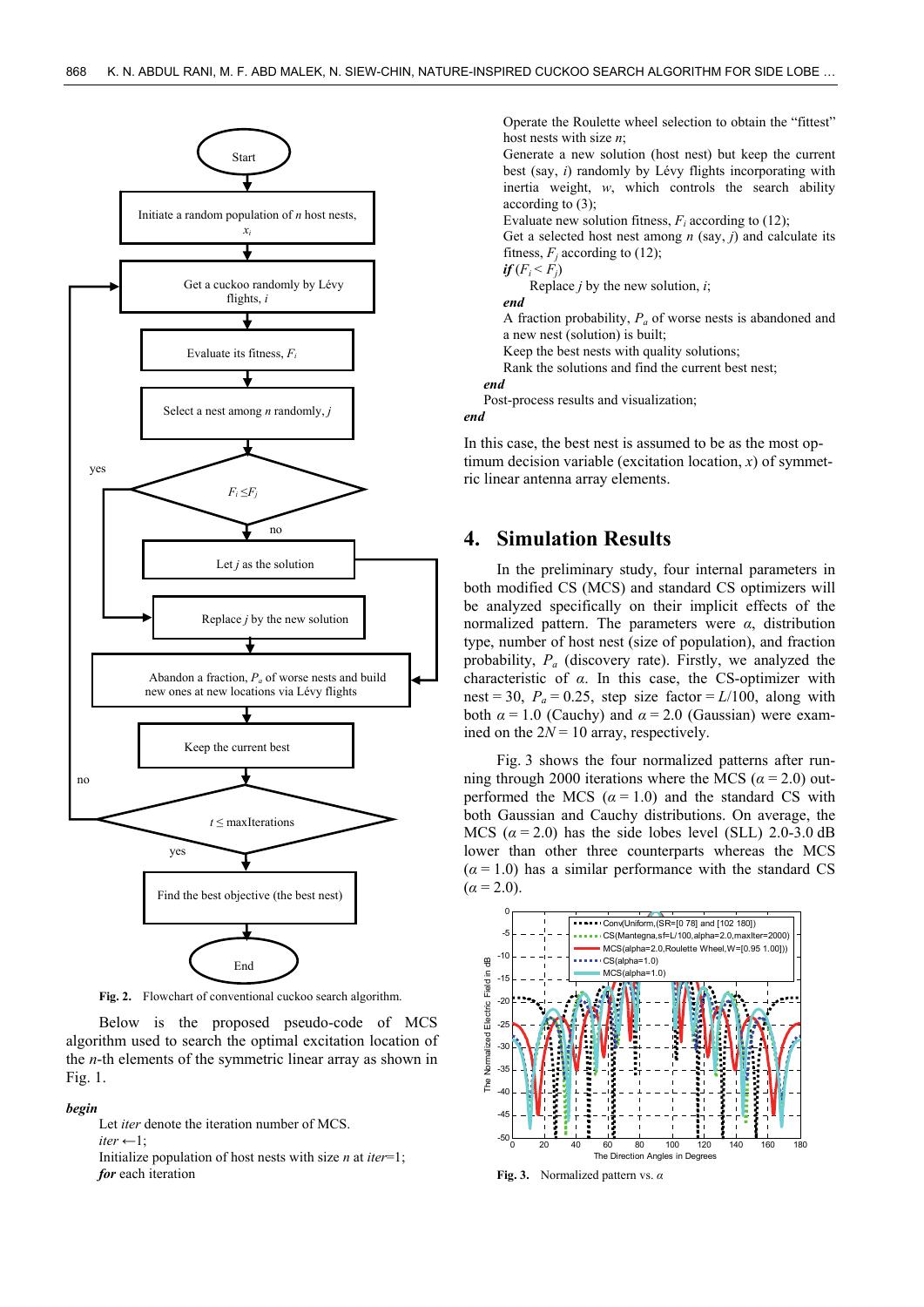Secondly, we also examined the characteristic of three different stable distribution types (as mentioned earlier in section 3) particularly on their effects in the normalized array pattern for the broadside case (main beam at 90°). Fig. 4 clearly indicates the MCS with the Mantegna's algorithm has the best side lobes suppression with the peak of 4.0-6.0 dB lower than other two MCS-optimizers and three standard CS-optimizers particularly within the direction angles domain of  $[20^{\circ} 75^{\circ}]$  and  $[105^{\circ} 160^{\circ}]$ . We also found that both MCS with the McCulloch's and standard random walk (Lévy flights step,  $v = 1.0$ ) algorithms had a similar performance with other three CS counterparts within the  $[0^{\circ} 78^{\circ}]$  and  $[102^{\circ} 180^{\circ}]$  suppression region.

Thirdly, a simulation was also done to find out the effect of the number of population (host nest) on the array geometry synthesis. In this experiment, both the heuristic MCS and CS-optimizers with  $P_a = 0.25$ , Mantegna's stable distribution,  $\alpha = 2.0$  (Gaussian), and step size factor  $= L/100$  were simulated on  $2N = 10$  linear array using three different population sizes (host nest  $= 10$ , 20, and 30), respectively. As shown in Fig. 5, the MCS optimizers (nest = 20 and 30) had approximately SLL of 5.0 dB lower than the MCS (nest = 10) optimizer and the three CS  $(nest = 10, 20, and 30)$  optimizers, within the predefined suppression region  $[0^{\circ} 78^{\circ}]$  and  $[102^{\circ} 180^{\circ}]$ .



**Fig. 4.** Normalized pattern vs. distribution type.



**Fig. 5.** Normalized pattern vs. nest.

Fig. 6 shows all the MCS optimizers were identical in terms of fitness convergence level (*fmin* = 0.0125) regard-

less the number of nest. It happened for CS optimizers too (*fmin* = 0.0119). Moreover, we found that both MCS and CS optimizers had a faster convergence rate as the number of population (nest) bigger. This was due to the higher capability or greater probability to find global minimum values since larger number of population (nest) occupied in the fixed search space. Nevertheless, the fluctuations of the optimal excitation locations, *x* tends to be unwavering quicker as the number of nest smaller as can be seen on the three MCS-optimizers.



Fig. 6. Location and fitness curve for nest = 10, 20, and 30.

Fourthly, an investigation was done on  $2N = 20$  linear array elements using three different fraction probability, *Pa* values. As shown in Fig. 7, MCS with  $P_a = 0.05$  had the best performance (SLL 1.0-2.0 dB relatively lower within the  $[30^{\circ} 80^{\circ}]$  and  $[100^{\circ} 150^{\circ}]$  suppression domain) followed by CS-optimizer with  $P_a = 0.05$ . The competitors with  $P_a = 0.95$  were the worst ones. Besides that, we also found the converged fitness for both MCS and CS-optimizers with  $P_a = 0.05$  were the lowest ones (*fmin*= 0.0145 after about 250 iterations for MCS and *fmin*= 0.0134 after about 400 iterations for CS), respectively.



**Fig. 7.** Normalized pattern vs. fraction probability *Pa.* 

Moreover, the converged was higher as the  $P_a$  values bigger as shown in Fig. 8. This agrees with the CS algorithm assumption: Whenever *Pa* or discovery rate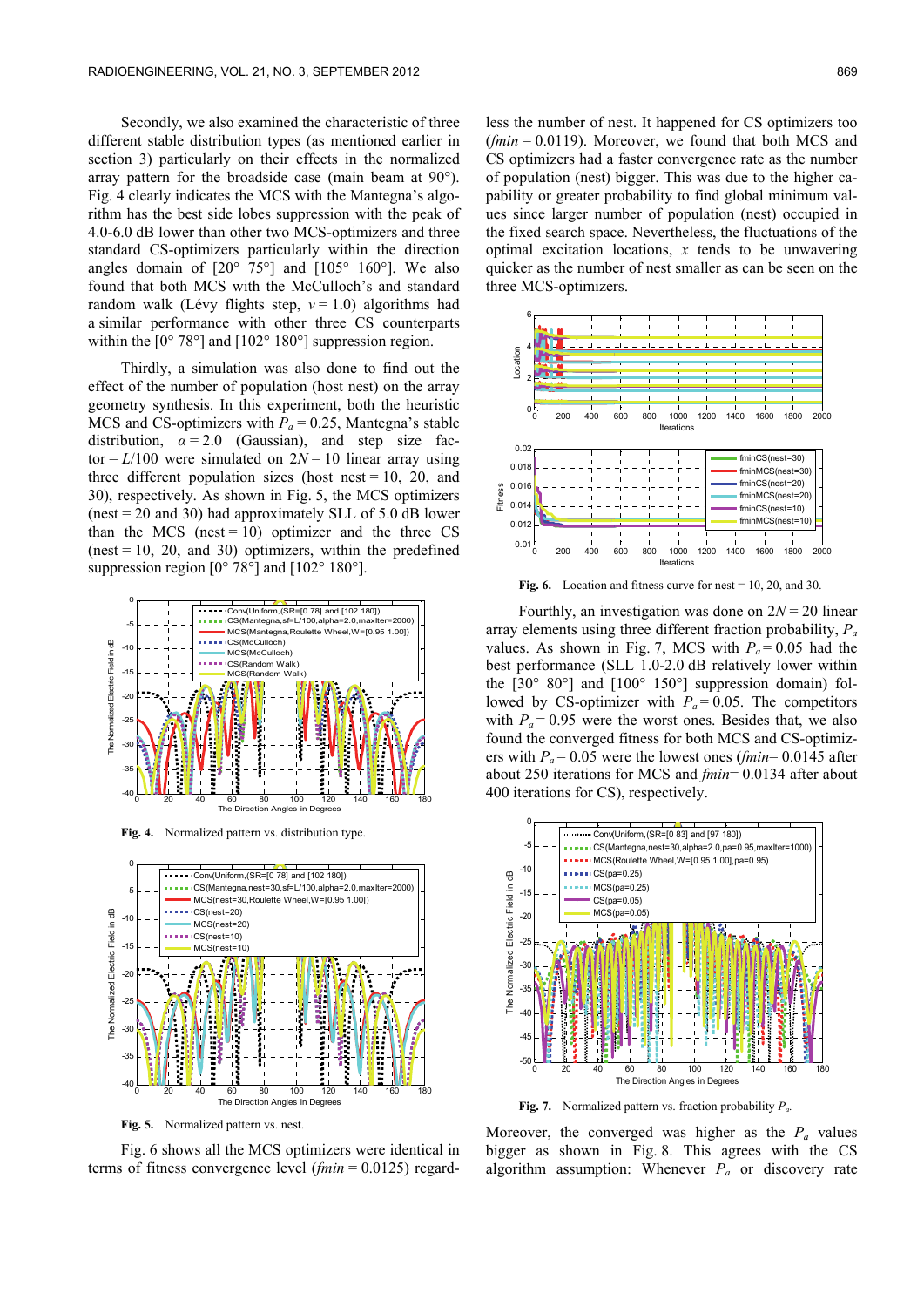greater, the possibility of egg laid by a cuckoo to be discovered by the host bird of other species becomes higher. As a result, the cuckoo's egg (candidate solution) could be abandoned or thrown away leading to a new host nest searching or replacement done by cuckoo.



**Fig. 8.** Location and fitness curve for  $P_a=0.05$ , 0.25, and 0.95.

Fifthly, there was also a more rigid experimental simulation done on the non-broadside case (main beam steered to 135 $^{\circ}$ ) on  $2N = 20$  array with three prescribed nulls at 20°, 50° and 155°. Both MCS and CS-optimizers with three distribution types, nest = 20,  $P_a$  = 0.25,  $\alpha$  = 2.0 (Gaussian) and the step size factor  $= L/100$  were run for 1000 iterations. Fig. 9 generally shows the MCS-based arrays with the Mantegna' algorithm outperformed other rivals with the SLL of 2.0-8.0 dB relatively lower than the conventional array within the [20° 130°] suppression region. It was then followed by MCS with the standard random walk algorithm. The CS with the random walk algorithm was the worst one. The CS with the McCulloch's algorithm had the best nulls mitigation at 20° with SLL of -69.9 dB, the MCS with the McCulloch's algorithm at 50° with SLL of -59.8 dB, and MCS with random walk at 155° with SLL of -49.5 dB, respectively. This also indicated that regardless stable distribution type, the MCS and CS optimizers are capable to diminish the side lobes beam while maintaining the gain of the steered main beam and controlling the prescribed interferers, simultaneously.



**Fig. 9.** Normalized pattern for 2*N*=20 array with mean beam at 135° and three prescribed nulls at 20°, 50°and 155°.

| <b>Element</b>            | $\mathbf{1}$ | $\mathbf{2}$   | 3            | $\boldsymbol{\Delta}$ | 5           |
|---------------------------|--------------|----------------|--------------|-----------------------|-------------|
| $X_{n}$                   | ±0.500       | ±1.500         | ±2.500       | ±3.500                | ±4.500      |
| $\lceil \lambda/2 \rceil$ |              |                |              |                       |             |
| MCS                       | ±0.547       | ±1.642         | $\pm 2.737$  | $\pm 3.832$           | ±4.927      |
| Mantegna                  |              |                |              |                       |             |
| CS.                       | $\pm 0.538$  | ±1.615         | ±2.693       | $\pm 3.772$           | ±4.847      |
| Mantegna                  |              |                |              |                       |             |
| <b>MCS</b>                | $\pm 0.542$  | ±1.629         | ±2.714       | $\pm 3.800$           | $\pm 4.883$ |
| McCulloch                 |              |                |              |                       |             |
| CS.                       | ±0.541       | ±1.616         | $\pm 2.691$  | $\pm 3.774$           | $\pm 4.853$ |
| McCulloch                 |              |                |              |                       |             |
| MCS                       | $\pm 0.544$  | ±1.633         | $\pm 2.726$  | $\pm 3.818$           | ±4.908      |
| RandWalk                  |              |                |              |                       |             |
| CS.                       | $\pm 0.537$  | ±1.612         | $\pm 2.686$  | $\pm 3.768$           | ±4.834      |
| <b>RandWalk</b>           |              |                |              |                       |             |
|                           |              |                |              |                       |             |
| <b>Element</b>            | 6            | $\overline{7}$ | $\mathbf{R}$ | 9                     | 10          |
| $X_n$                     | ±5.500       | $\pm 6.500$    | ±7.500       | $\pm 8.500$           | ±9.500      |
| $\lceil \lambda/2 \rceil$ |              |                |              |                       |             |
| <b>MCS</b>                | ±6.022       | ±7.117         | ±8.201       | ±9.294                | ±10.39      |
| Mantegna                  |              |                |              |                       |             |
| СS                        | ±5.922       | $\pm 6.995$    | $\pm 8.065$  | ±9.246                | ±10.32      |
| Mantegna                  |              |                |              |                       |             |
| <b>MCS</b>                | ±5.969       | ±7.046         | $\pm 8.140$  | ±9.224                | ±10.30      |
| McCulloch                 |              |                |              |                       |             |
| CS.                       | ±5.918       | ±6.989         | $\pm 8.064$  | ±9.132                | ±10.18      |
| McCulloch                 |              |                |              |                       |             |
| <b>MCS</b>                | $\pm 5.998$  | ±7.085         | ±8.160       | ±9.272                | ±10.36      |
| RandWalk                  |              |                |              |                       |             |
| CS.<br>RandWalk           | $\pm 5.909$  | $\pm 6.983$    | $\pm 8.050$  | $\pm 9.226$           | ±10.30      |

**Tab. 1.** Optimal locations for 2*N*=20 array with mean beam at 135° and three prescribed nulls at 20°, 50° and 155°.

Fig. 10 shows the convergence of the location and the fitness obtained for all the three distribution types. MCS with the Mantegna's algorithm clearly had the lowest converged fitness (*fmin* = 0.2713), followed by MCS with the standard random walk (*fmin* = 0.2733), and CS with the Mantegna's algorithm (*fmin* = 0.2740), accordingly. The optimal locations with respect to *λ*/2 for both MCS and CS with three different α-stable distributions versus the conventional ones can be seen in Tab. 1.



**Fig. 10.** Location and fitness curve for  $2N = 20$  elements with mean beam at 135° and two prescribed nulls at 20°, 50°and 155°.

Sixthly, there was also an experimental simulation done on using the MCS to optimize the 20-symmetric elements to generate the Dolph-Chebyshev radiation pattern.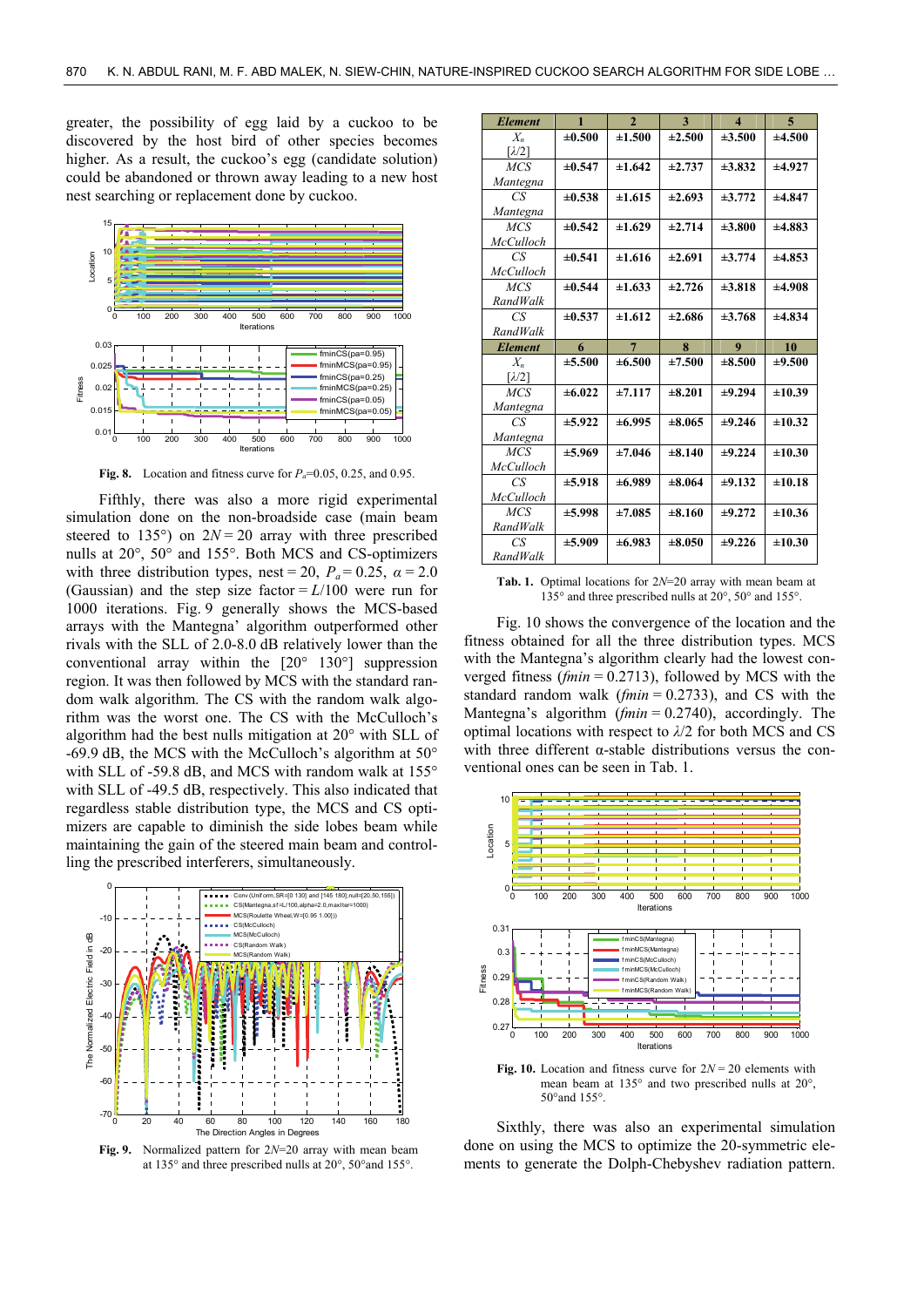In this experiment, the  $2N = 20$  fixed excitation Dolph-Chebyshev amplitude,  $I_n$  equals to  $[1.0000 \t 0.8771]$ 1.2009 1.5497 1.9052 2.2465 2.5522 2.8022 2.9793 3.0712] as shown in Fig. 11 was used whereas the excitation phase,  $\varphi_n$  was set to 0°. Based on Fig. 12, MCS with the Mantegna's algorithm had the best equiripple side lobes suppression with the gain relatively 32.1 dB below than the main beam followed by both MCS with the McCulloch's and the standard random walk algorithms with 31.9 dB below, respectively. The CS with the McCulloch's algorithm was the worst one with 31.6 dB below the main beam. Please refer Tab. 2 for optimal locations with respect to *λ*/2.

| <b>Element</b>            | $\mathbf{1}$ | $\mathbf{2}$   | 3           | $\overline{\mathbf{A}}$ | $\overline{\mathbf{5}}$ |
|---------------------------|--------------|----------------|-------------|-------------------------|-------------------------|
| $X_{\theta}$              | ±0.500       | ±1.500         | ±2.500      | ±3.500                  | ±4.500                  |
| $\lceil \lambda/2 \rceil$ |              |                |             |                         |                         |
| MCS                       | $\pm 0.743$  | ±2.230         | ±3.716      | ±5.203                  | ±6.689                  |
| Mantegna                  |              |                |             |                         |                         |
| CS                        | $\pm 0.526$  | ±1.578         | $\pm 2.629$ | $\pm 3.681$             | ±4.733                  |
| Mantegna                  |              |                |             |                         |                         |
| <b>MCS</b>                | $\pm 0.538$  | ±1.615         | $\pm 2.691$ | $\pm 3.767$             | ±4.844                  |
| <b>McCulloch</b><br>CS    |              |                |             |                         |                         |
| McCulloch                 | $\pm 0.500$  | ±1.500         | $\pm 2.500$ | $\pm 3.499$             | ±4.499                  |
| MCS                       | $\pm 0.584$  | ±1.751         | ±2.918      | ±4.085                  | ±5.252                  |
| <b>RandWalk</b>           |              |                |             |                         |                         |
| CS                        | $\pm 0.526$  | ±1.578         | $\pm 2.630$ | $\pm 3.682$             | ±4.734                  |
| <b>RandWalk</b>           |              |                |             |                         |                         |
|                           |              |                |             |                         |                         |
| <b>Element</b>            | 6            | $\overline{7}$ | $\bf{8}$    | 9                       | 10                      |
| $X_n$                     | ±5.500       | $\pm 6.500$    | ±7.500      | ±8.500                  | ±9.500                  |
| $\lceil \lambda/2 \rceil$ |              |                |             |                         |                         |
| MCS                       |              |                |             |                         |                         |
| Mantegna                  | $\pm 8.176$  | ±9.662         | ±11.15      | ±12.64                  | ±14.12                  |
| CS                        | $\pm 5.785$  | $\pm 6.836$    | $\pm 7.888$ | $\pm 8.940$             | $\pm 9.992$             |
| Mantegna                  |              |                |             |                         |                         |
| MCS<br><b>McCulloch</b>   | $\pm 5.920$  | ±6.996         | $\pm 8.073$ | ±9.149                  | ±10.23                  |
| СS                        | ±5.498       | $\pm 6.498$    | ±7.498      | $\pm 8.498$             | ±9.500                  |
| McCulloch                 |              |                |             |                         |                         |
| MCS                       | ±6.419       | ±7.586         | $\pm 8.753$ | $\pm 9.920$             | ±11.09                  |
| <b>RandWalk</b>           |              |                |             |                         |                         |
| CS<br><b>RandWalk</b>     | $\pm 5.787$  | ±6.840         | ±7.893      | $\pm 8.942$             | ±9.995                  |

**Tab. 2.** Optimal locations for 2*N* = 20 Dolph-Chebyshev array.



**Fig. 11.** The Dolph-Chebyshev excitation amplitude for 2*N*=20

Fig. 13 shows the MCS with Mantegna's algorithm had the biggest optimal location, *x* fluctuations before stabilizing after about 800 iterations. Furthermore, we could see all the MCS-based optimizers (e.g. *fmin* = 0.0111 for Mantegna, *fmin* = 0.0114 for McCulloch and *fmin* = 0.0121

for standard random walk) had the relatively lower converged fitness compared to CS rivals. This proves that the MCS algorithms are capable to enhance the existing original CS optimization process through minimizing the global fitness at the lowest possible values.



**Fig. 12.** Normalized Dolph-Chebyshev pattern for 2*N*=20 array



array.

Seventhly, we performed an experiment on  $2N = 30$ symmetric Dolph-Chebyshev array in which the modified cuckoo search (MCS) algorithm based array was relatively compared with normal CS, genetic algorithms (GA), and particle swarm optimization (PSO) based arrays. Both MCS and CS optimizers were run for 1000 iterations with parameters, e.g. nest = 30,  $P_a$  = 0.25, step size factor = L/100, and  $\alpha$  = 2.0 (Gaussian). The fixed excitation Dolph-Chebyshev envelope as illustrated in Fig. 14 was used whereas for a simplification, the excitation phase,  $\varphi_n$  was set to 0° for all 30 elements. Precisely, the respective amplitude, *In* applied was [0.4235 0.2477 0.3127 0.3827 0.4564 0.5322 0.6083 0.6826 0.7532 0.8182 0.8756 0.9238 0.9613 0.9870 1.0000]. The conventional and the optimal locations generated by four nature-inspired optimizers with respect to  $\lambda/2$  of  $2N = 30$  array are shown in Tab. 3.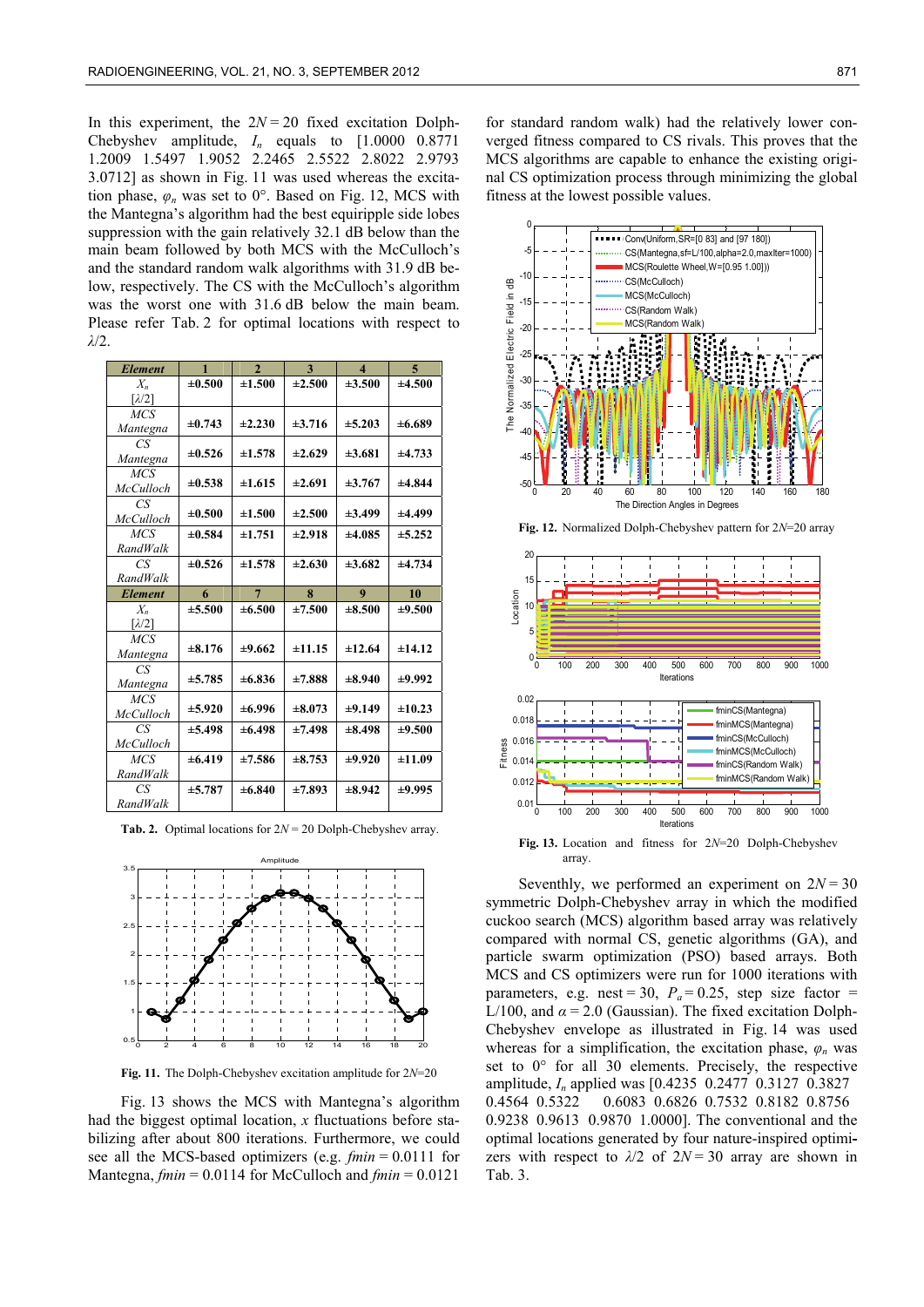| <b>Element</b>         | 1            | $\overline{2}$ | $\mathbf{3}$        | $\overline{\mathbf{4}}$ | $\overline{5}$ |
|------------------------|--------------|----------------|---------------------|-------------------------|----------------|
| $X_n[\lambda/2]$       | ±0.5000      | ±1.5000        | ±2.5000             | ±3.5000                 | ±4.5000        |
| <b>MCS</b><br>Mantegna | $\pm 0.7269$ | ±2.1807        | ±3.6344             | $\pm 5.0882$            | $\pm 6.5420$   |
| CS<br>Mantegna         | $\pm 0.5000$ | ±1.5002        | ±2.5004             | ±3.5005                 | ±4.5007        |
| <i>PSO</i>             | ±0.4996      | ±1.4996        | ±2.4996             | ±3.4996                 | ±4.4996        |
| GA                     | ±0.5417      | ±1.6251        | $\pm 2.7085$        | $\pm 3.7918$            | ±4.8752        |
| <b>Element</b>         | 6            | $\overline{7}$ | 8                   | 9                       | 10             |
| $X_n[\lambda/2]$       | ±5.5000      | ±6.5000        | ±7.5000             | $\pm 8.5000$            | ±9.5000        |
| <b>MCS</b><br>Mantegna | ±7.9958      | ±9.4495        | ±10.903<br>3        | ±12.357<br>1            | ±13.8109       |
| CS<br>Mantegna         | ±5.5009      | $\pm 6.5010$   | ±7.5012             | $\pm 8.5013$            | ±9.5015        |
| <b>PSO</b>             | ±5.4996      | $\pm 6.4996$   | ±7.4996             | $\pm 8.4996$            | ±9.4996        |
| GA                     | ±5.9586      | ±7.0420        | $\pm 8.1254$        | ±9.2087                 | ±10.2921       |
| <b>Element</b>         | 11           | 12             | 13                  | 14                      | 15             |
| $X_n[\lambda/2]$       | ±10.5000     | ±11.500<br>0   | ±12.500<br>0        | ±13.500<br>$\bf{0}$     | ±14.5000       |
| <b>MCS</b><br>Mantegna | ±15.2646     | ±16.718<br>4   | ±18.172<br>2        | ±19.625<br>9            | ±21.0797       |
| CS<br>Mantegna         | ±10.5013     | ±11.501<br>8   | ±12.502<br>$\bf{0}$ | ±13.502<br>1            | ±14.5018       |
| <b>PSO</b>             | ±10.4996     | ±11.499<br>6   | ±12.499<br>6        | ±13.499<br>6            | ±14.4996       |
| GA                     | ±11.3755     | ±12.458<br>9   | ±13.542<br>3        | ±14.625<br>6            | ±15.7090       |

**Tab. 3.** Optimal locations for 2*N*= 30 Dolph-Chebyshev array.

The PSO optimizer was constructed with the population (particle) equals to 30, max/min velocity of  $\pm 0.1$  and both the individuality and sociality accelerators set to 1.0, respectively. The GA optimizer with the Roulette wheel selection operators also had a population (chromosome) of 30, crossover probability of 0.9, and mutation probability of 0.1. Based on Fig. 15, all the MCS with the Mantegna's algorithm had the identical highest peak of equiripple side lobes gain relatively about 33.35 dB below the main beam and relatively 20.10 dB below the highest SLL peak of the uniform (conventional) pattern, respectively due to the average fitness convergence attainment with the lowest value of 0.0023 after about 400 iterations as shown in Fig. 16. The highest SLL peak of the uniform pattern produced by the conventional array was comparatively 13.26 dB below the main beam. On the other hand, the standard CS with the Mantegna's algorithm had the equiripple SLL of relatively about 33.11 dB below the main beam or 19.85 dB below the uniform pattern highest SLL peak. The GA counterparts had the equiripple SLL of 33.06 dB, which was 19.80 dB below the uniform highest SLL peak. Moreover, we found the PSO based array had the equiripple SLL of approximately 32.97 dB below the main beam, which was 19.71 dB below the uniform highest SLL peak.

![](_page_7_Figure_4.jpeg)

**Fig. 14.** The Dolph-Chebyshev excitation amplitude for 2*N*=30.

![](_page_7_Figure_6.jpeg)

**Fig. 15.** Normalized pattern for 2*N* = 30 Dolph-Chebyshev array.

![](_page_7_Figure_8.jpeg)

**Fig. 16.** Location and fitness for  $2N = 30$  Dolph-Chebyshev array.

## **5. Conclusions**

It is important to identify and understand the imperative characteristics of the entire internal modified cuckoo search (MCS) and standard CS parameters and fine-tune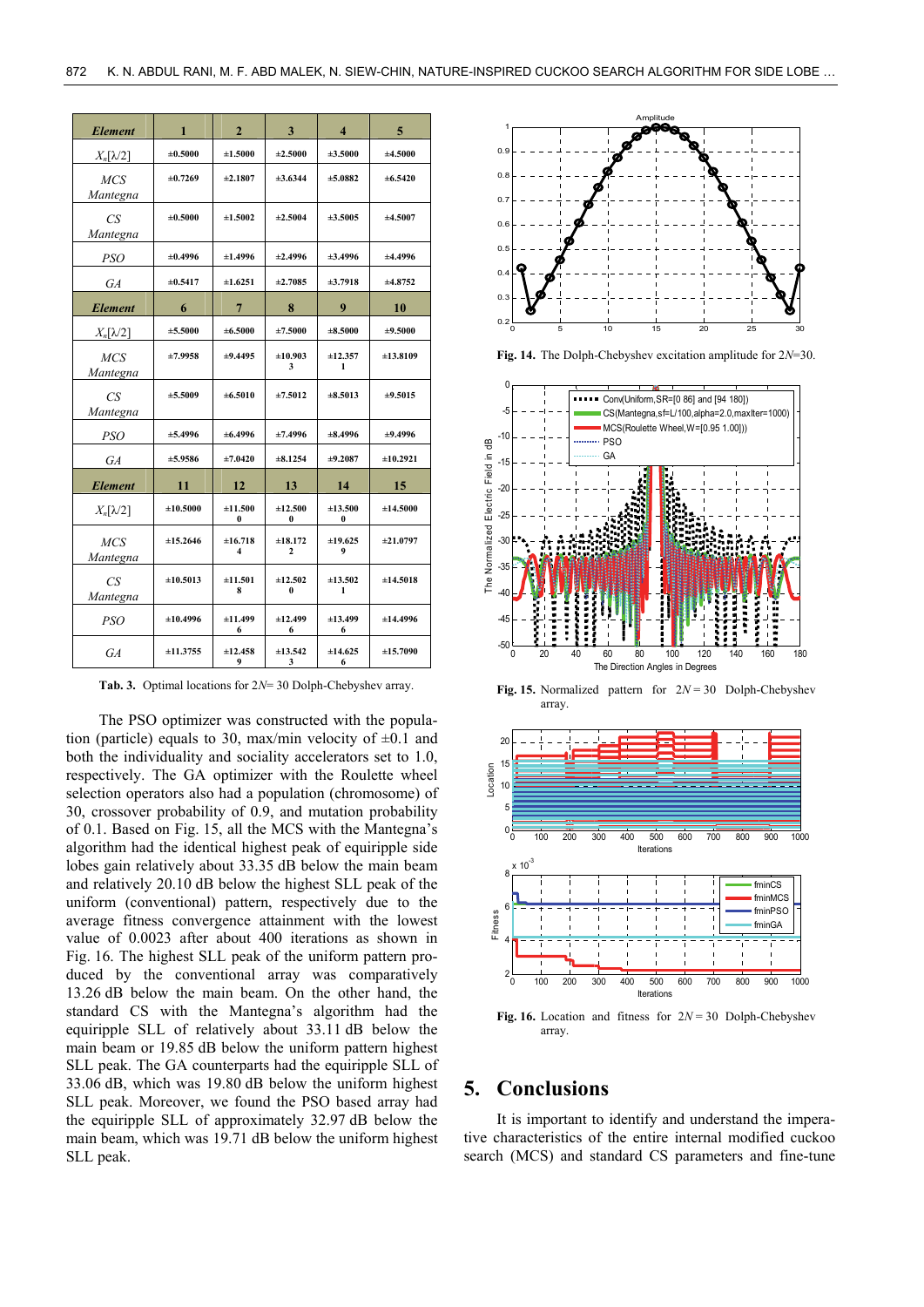them before running with a sufficient maximum number of iterations to achieve the utmost convergence of optimal locations (solutions) and fitness. This can be made through the analysis of the internal parameters values and their effects on the array performances. As a matter of fact, various MATLAB™ simulations showed that the MCS metaheuristic algorithm with the appropriate internal parameter settings was proven can optimize the locations of linear array symmetric elements or isotropic radiators in the *xy*plane to exhibit radiation patterns with clear suppressed side lobes and/or nulls mitigation in certain direction of arrivals while maintaining the gain of the main beam. This includes either for broadside case or non-broadside case (where the main beam steered to directions other than 90°) as required. In all cases, the MCS algorithm outperformed the normal CS counterparts due to its unique features, which are the Roulette wheel selection operator to obtain the "fittest" host nests and the dynamic inertia weight, *w* coefficient which controls the global search ability. The MCS algorithm was also proven slightly better than other evolutionary algorithm (EA) techniques, e.g. PSO and GA in suppressing side lobes at the minimum possible value below the main beam. Perhaps, more extensive study on symmetric linear array with *N*-elements will be made in the future to use the multiobjective MCS algorithm to optimize more than one decision variables simultaneously includes the excitation amplitudes and phases along with locations under the uniform and Dolph-Chebyshev environment.

# **References**

- [1] WAGIH, M. M. M., ELKAMCHOUCHI, H. M. Application of particle swarm optimization algorithm in smart antenna array systems. *Progress in Electromagnetics Research,* 2009, p. 461 to 476.
- [2] HO, M.-H., LIAO, S.-H., CHIU, C.-C. A novel smart UWB antenna array design by PSO. *Progress in Electromagnetics Research C,* Aug 2010, vol. 15, p. 103-115.
- [3] GROSS, F. *Smart Antennas for Wireless Communications with MATLAB*. New York: McGraw-Hill, 2005.
- [4] PAL, S., BASAK, A., DAS, S., ABRAHAM, A. Linear antenna array synthesis with invasive weed optimization algorithm. In *International Conference of Soft Computing and Pattern Recognition*, 2009, p. 161-166.
- [5] ZAHARIS, Z., KAMPITAKI, D., PAPASTERGIOU, A., HATZI-GAIDAS, A., LAZARIDIS, P., SPASOS, M. Optimal design of a linear antenna array using particle swarm optimization. In *5th WSEAS Int. Conf. on Data Networks, Communications and Computers*. Bucharest (Romania), 2006.
- [6] NIK ABD MALIK, N. N., ESA, M., SYED YUSOF, S. K., MARIMUTHU, J. Suppression of antenna's radiation side lobes using particle swarm optimization. In *Progress in Electromagnetics Research Symposium*. Moscow (Russia), 2009.
- [7] KHODIER, M. M., CHRISTODOULOU, C. G. Linear array geometry synthesis with minimum side lobe level and null control using particle swarm optimization. *IEEE Trans. Antennas Propag.,*  Aug. 2005, vol. 53, p. 2674-2679.
- [8] GAVIRIA, N., MELDE, K. L., MCNEILL, K. M., RODRIGUEZ, J. J. Development of array distributions for smart antennas with low side lobes, interference-nulling, and effective radiated voltage constraints. In *IEEE Antennas and Propagation Society International Symposium.* Albuquerque (NM, USA)*,* 2006*,* p. 3323-3326.
- [9] CENGIZ, Y., TOKAT, H. Linear antenna array design with use of genetic, memetic and tabu search optimization algorithms. *Progress in Electromagnetics Research C,* 2008, vol. 1, p. 63-72.
- [10] LEE, K. C. Frequency-domain analyses of nonlinearly loaded antenna arrays using simulated annealing algorithms. *Progress in Electromagnetics Research,* 2005, vol. 53, p. 271-281.
- [11] KHODIER, M. M., AL-AQEEL, M. Linear and circular array optimization: A study using particle swarm intelligence. *Progress in Electromagnetics Research B,* 2009, vol. 15, p. 347-373.
- [12] DOLPH, C. A current distribution for broadside arrays which optimizes the relationship between beam width and side lobe level. *Institute of Radio Engineers*, 1946, p. 335-348.
- [13] GREENBERG, M. *Advanced Engineering Mathematics*. New Jersey: Prentice-Hall, 1998.
- [14] BALANIS, C. A. *Antenna Theory Analysis and Design*. 3rd ed. San Francisco: John Wiley, 2005.
- [15] BATAINEH, M. H. On Chebyshev array design using particle swarm optimization. *Journal of Electromagnetic Analysis and Applications,* 2011, vol. 3, p. 213-219.
- [16] MERAD, L., BENDIMERAD, F., SIDI, M. Design of linear antenna arrays for side lobe reduction using the tabu search method. *The International Arab Journal of Information Technology,* 2008, vol. 5, p. 219-222.
- [17] Cuckoo search. vol. 2011: *Wikipedia*, 2010.
- [18] YANG, X.-S., DEB, S. Cuckoo Search via Lévy flights. In *Proc. World Congr. on Nature & Biologically Inspired Computing (NaBIC 2009)*. India, 2009, p. 210-214.
- [19] YANG, X.-S., DEB, S. Engineering optimization by cuckoo search. *Int. J. Mathematical Modelling and Numerical Optimization,* Dec 2010, vol. 1, no. 4, p. 330-343.
- [20] BLUM, C., ROLI, A. Metaheuristics in combinatorial optimization: Overview and conceptual comparison. *ACM Comput. Surv.,*  2003, vol. 35, p. 268-308.
- [21] BROWN, C., LIEBOVITCH, L. S., GLENDON, R. Lévy flights in Dobe Ju/'hoansi foraging patterns. *Human Ecol.,* 2007, vol. 35, p. 129-138.
- [22] REYNOLDS, A. M., FRYE, M. A. Free-flight odor tracking in Drosophila is consistent with an optimal intermittent scale-free search. *PLoS One,* 2007*,* vol. 2, p. e354.
- [23] PAVLYUKEVICH, I. Lévy flights, non-local search and simulated annealing. *J. Comput. Physics,* 2007, vol. 226, p. 1830-1844.
- [24] Lévy flight. Vol. 2011: Wikipedia, 2011.
- [25] SHLESINGER, M. F. Search research. *Nature,* 2006, vol. 443, p. 281-282.
- [26] MANTEGNA, R. N. Fast, accurate algorithm for numerical simulation of Lévy stable stochastic processes. *Physical Review E,*  1994, vol. 49, p. 4677-4683.
- [27] Financial applications of stable distribution. In *Handbook of Stats*. vol. 14, 1996.
- [28] CHAMBERS, J. M., MALLOWS, C. L., STUCK, B. W. A method for simulating stable random variables. *Journal of the American Stats. Assoc.,* 1976, vol. 71, p. 340-344.